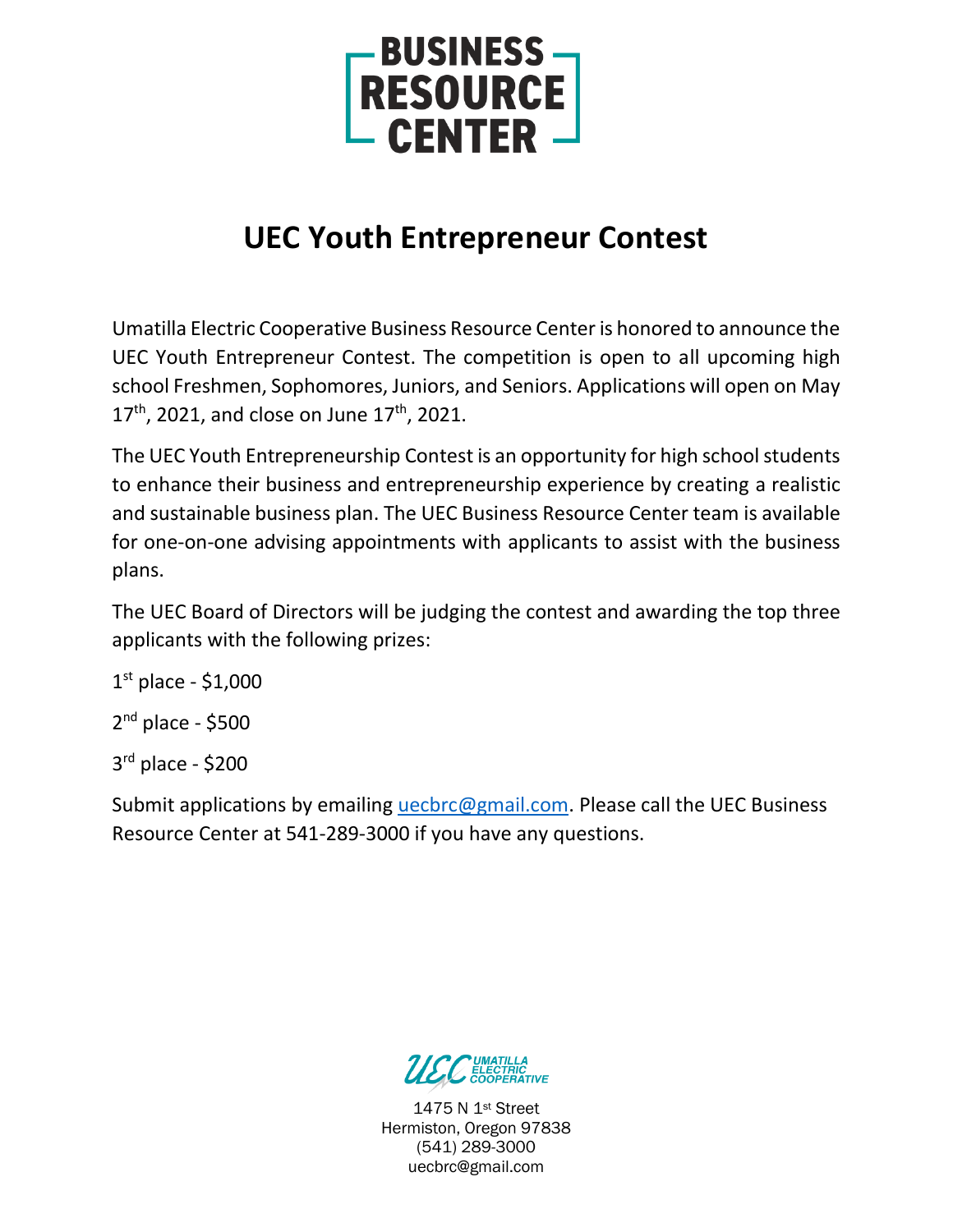

# **UEC Youth Entrepreneur Contest Application**

| <b>Applicant Name</b> | Date   |  |
|-----------------------|--------|--|
| <b>Phone Number</b>   | E-Mail |  |
| <b>Address</b>        |        |  |
| <b>Company Name</b>   |        |  |

Please provide a business plan that includes the following:

## **Executive Summary**

What is your company, and why will it be successful? Please include your company's mission statement, your product or service, and basic information about your company's leadership team, employees, and location. You should also include financial information.

## **Company Description**

Go into detail about the problems your business will solve. Be specific, and list out the consumers, organizations, or businesses your company plans to serve.

Explain the competitive advantages that will make your business a success. Are there experts on your team? Have you found the perfect location for your store? Your company description is the place to boast about your strengths.



1475 N 1st Street Hermiston, Oregon 97838 (541) 289-3000 uecbrc@gmail.com